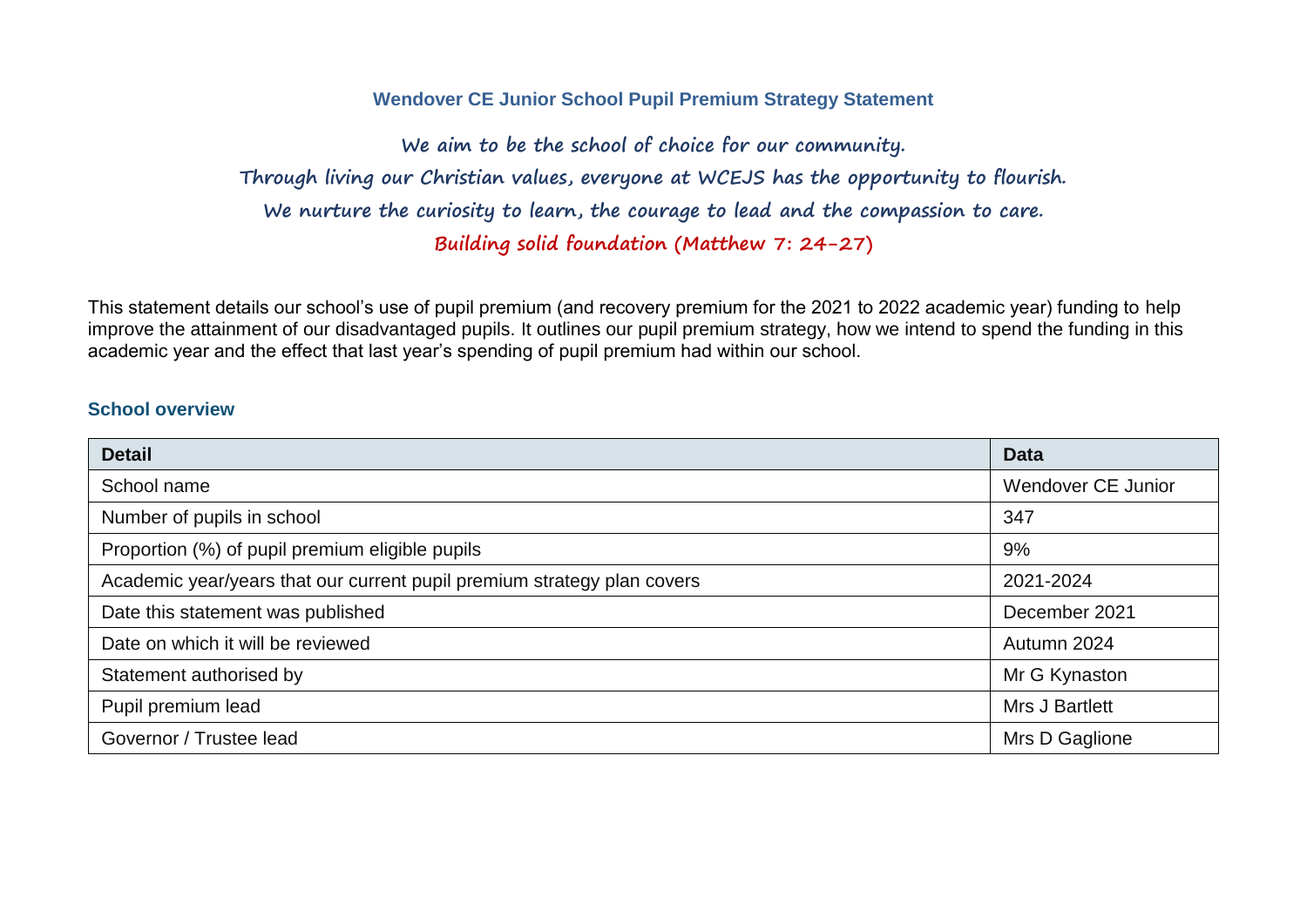# **Funding overview**

| <b>Detail</b>                                                                                                                                                              | <b>Amount</b> |
|----------------------------------------------------------------------------------------------------------------------------------------------------------------------------|---------------|
| Pupil premium funding allocation this academic year                                                                                                                        | £66,095       |
| Recovery premium funding allocation this academic year                                                                                                                     | £6015         |
| Pupil premium funding carried forward from previous<br>years (enter £0 if not applicable)                                                                                  | £0            |
| Total budget for this academic year<br>If your school is an academy in a trust that pools this<br>funding, state the amount available to your school this<br>academic year | £72,110       |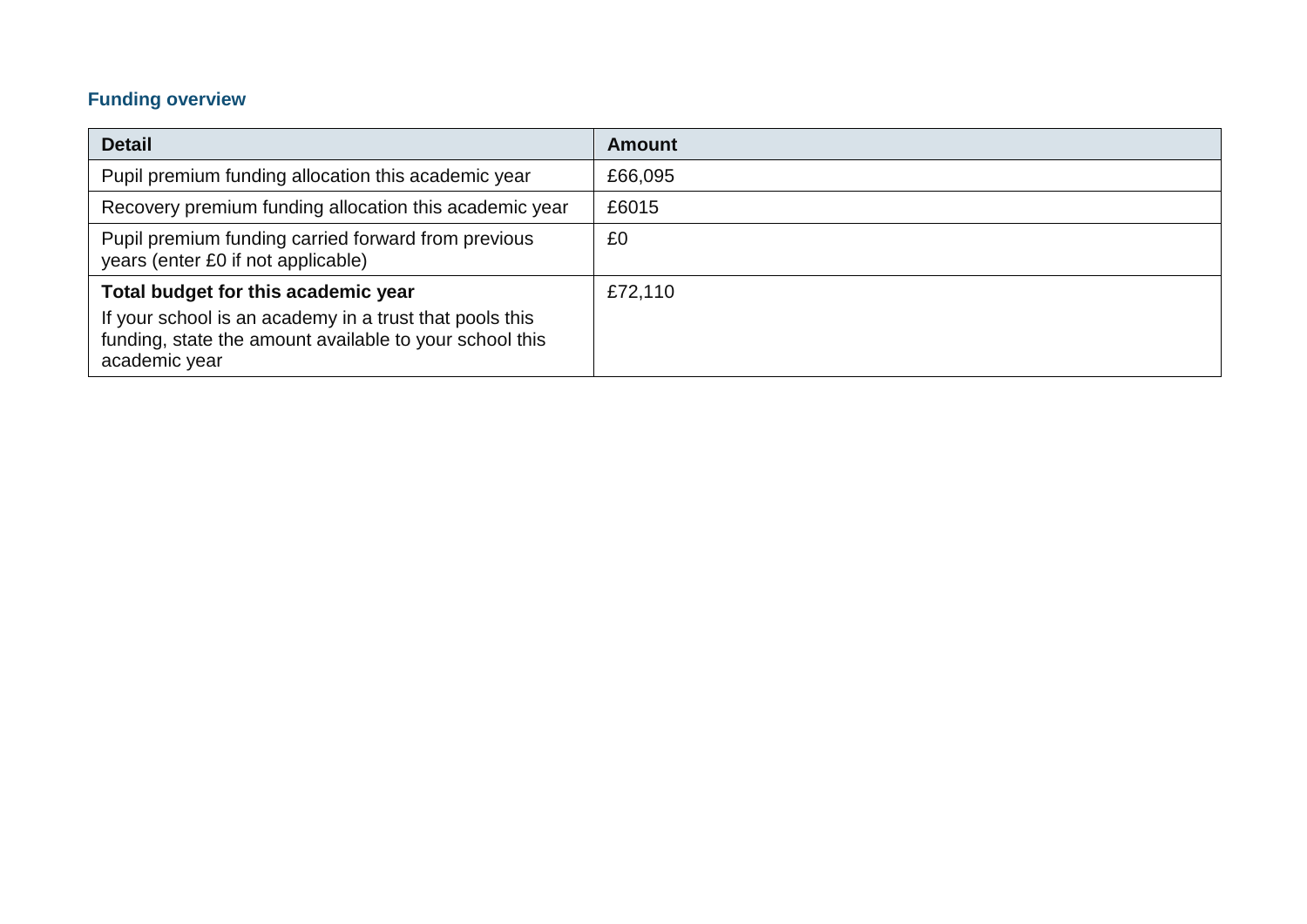## **Part A: Pupil premium strategy plan**

#### **Statement of intent**

We want all our pupils, irrespective of background, to flourish. We want all children to be:

- curious about themselves, about others, about the world they live in and about the deeper questions of life;
- courageous, sharing their thinking with other, aspiring to always improve and taking a stand for what they believe is right;
- compassionate, caring about themselves, each other and the world they live in.

We want our children to take responsibility for their behaviour and learning, building resilience so that they are able to cope with challenge and be successful lifelong learners. We want our disadvantaged pupils to be make just as much progress as any other child in school.

Our current strategy targets areas that have been negatively impacted by COVID as well as those that remain a barrier for pupils and parents. The plan clearly sets out actions to address the focus areas: to support positive mental health and well-being and build resilience; to improve reading and writing, linked to the growth of cultural capital; to improve attendance; to further engage parents so that they are able to support their child's learning.

The key principles of this strategy plan are that:

- It is learning / needs led and focusses on removing barriers to learning and addressing cumulative dysfluency
- It builds resilience, supporting the mental health and well-being of pupils, building their capacity to cope and improving attendance
- It builds capacity through engaging parents, helping them support their child's learning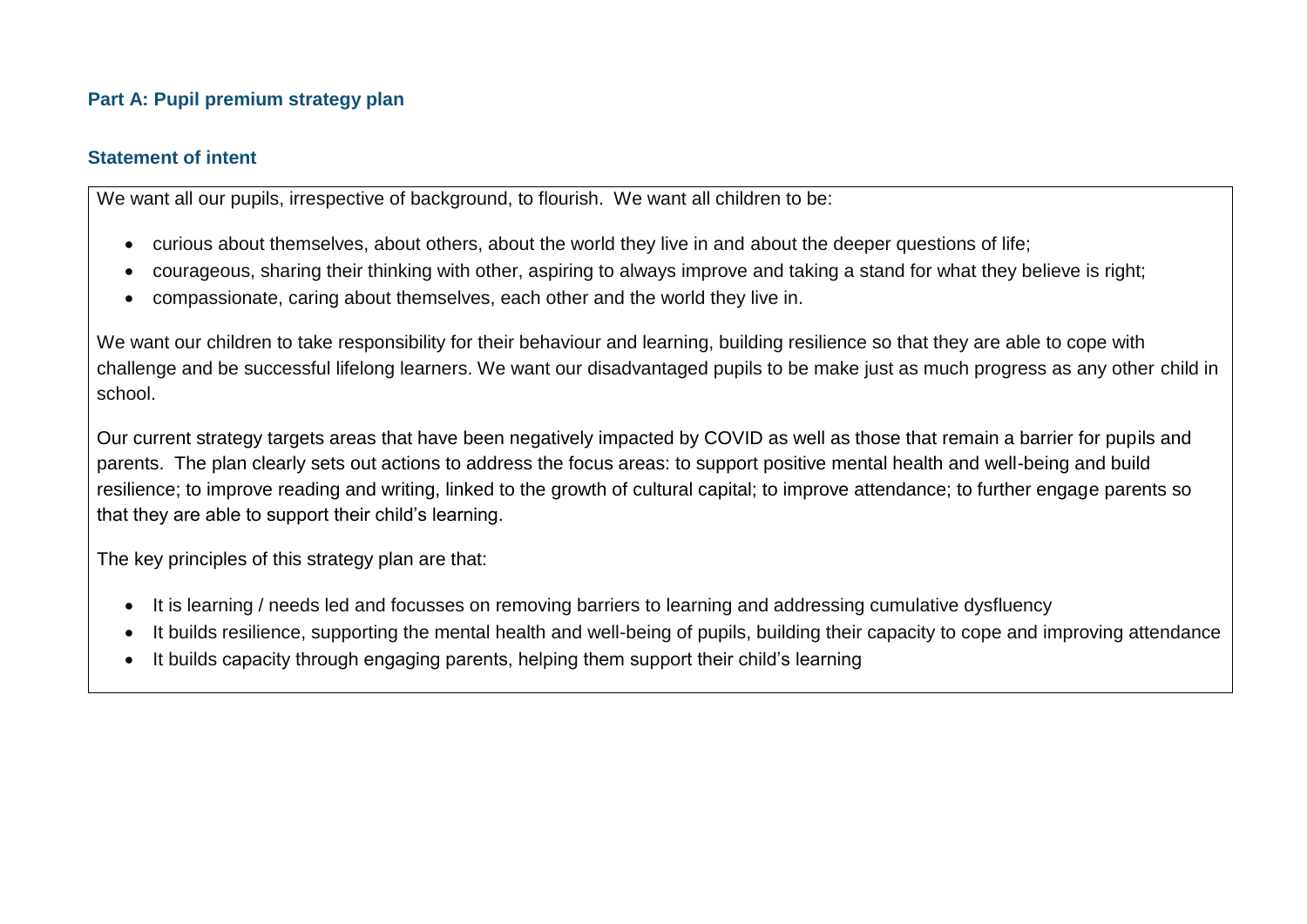# **Challenges**

This details the key challenges to achievement that we have identified among our disadvantaged pupils.

| <b>Challenge</b><br>number | <b>Detail of challenge</b>                                                                                                                                               |
|----------------------------|--------------------------------------------------------------------------------------------------------------------------------------------------------------------------|
|                            | Mental health and wellbeing / pastoral / behaviour as a result of interrupted schooling / remote learning over the last two<br>school years                              |
|                            | Pupil Premium children are making less progress than other children in the school in reading and writing, due to the dis-<br>ruption of the pandemic and remote learning |
|                            | Attendance: 50% of pupil premium have an attendance rate below 95% with 25% being below 90%                                                                              |
|                            | Parental engagement: a number of pupil premium parents do not engage as much as we would like (this includes taking<br>up the offer of additional support)               |
|                            | Cultural capital: a number of pupil premium children do not have access to the same experiences as other pupils; this<br>impacts language, communication and aspiration. |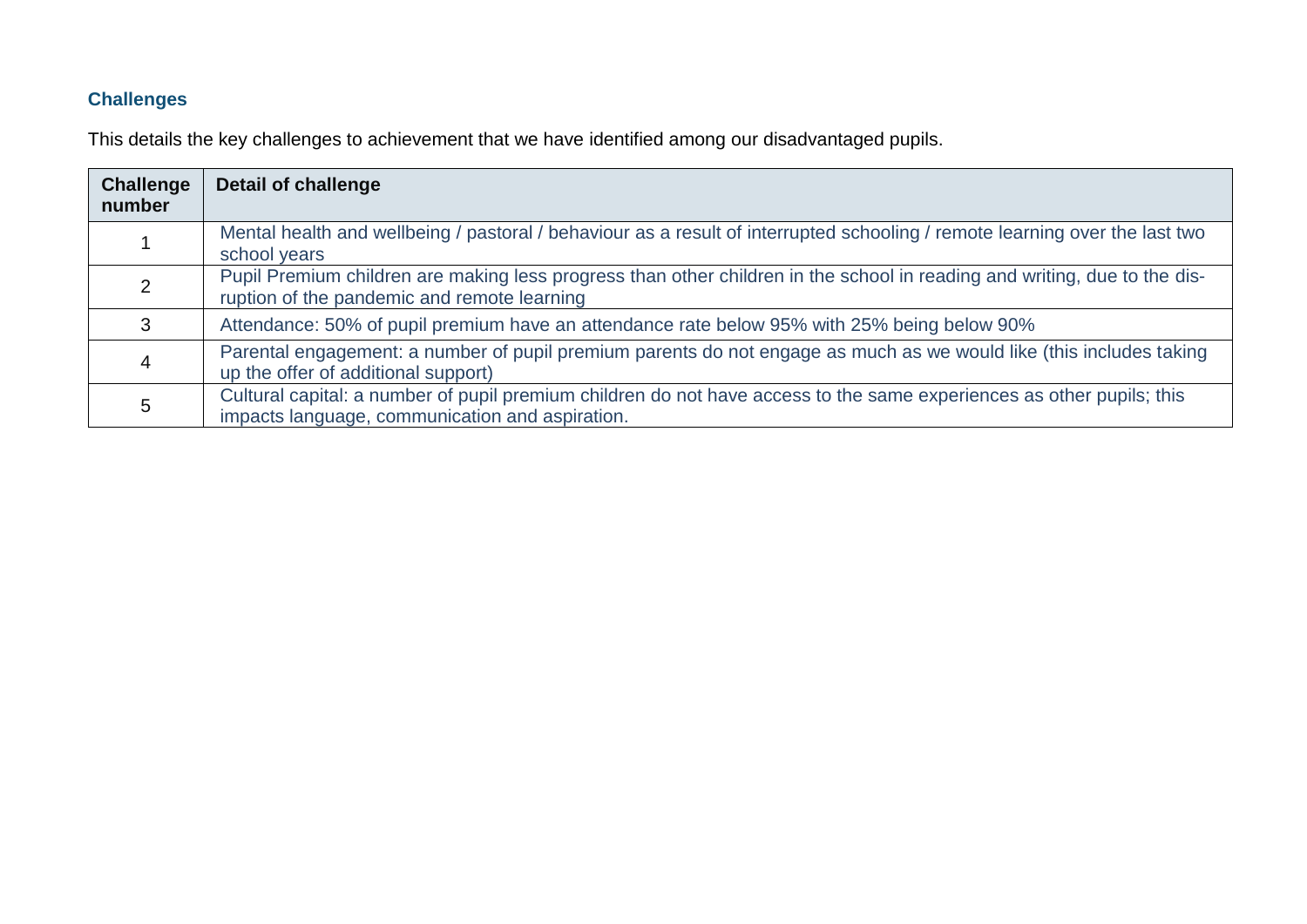## **Intended outcomes**

This explains the outcomes we are aiming for **by the end of our current strategy plan**, and how we will measure whether they have been achieved.

| Intended outcome                                                                                                                                                                                                                                                                                                                                         | <b>Success criteria</b>                                                                                                                                                                            |
|----------------------------------------------------------------------------------------------------------------------------------------------------------------------------------------------------------------------------------------------------------------------------------------------------------------------------------------------------------|----------------------------------------------------------------------------------------------------------------------------------------------------------------------------------------------------|
| 1. Children are more able to talk about their challenges and<br>demonstrate how they are resilient. Children understand the im-<br>portance of positive well-being. There are fewer behaviour inci-<br>dents for pupil premium children (less pupils on positive behav-<br>iour plans)                                                                   | - Teacher, child and parent interviews evidence increased<br>resilience<br>- Behaviour incidents reduce for identified pupils and children<br>are more able to self-regulate                       |
| 2. Reading, writing and maths progress data shows that pupil pre-<br>mium children are making at least the progress of other pupils.<br>They talk confidently about their learning and the progress they<br>have made.                                                                                                                                   | - 95% of pupil premium children making expected progress in<br>reading, writing and maths<br>- Pupil premium children making at least the same progress as<br>other pupils                         |
| 3. Attendance improves for identified pupil premium children                                                                                                                                                                                                                                                                                             | - Attendance for pupil premium children is comparable to other<br>pupils<br>- Attendance for identified pupils improves                                                                            |
| 4. Engagement of identified pupil premium parents improves in<br>order that they better understand what is needed to support<br>their child; this will be monitored through engagement in parent<br>consultation, agreement for additional support (such as<br>interventions and tuition), using parent support materials and<br>attending school events | - Progress for identified pupils improves<br>- Additional support is accepted by pupil premium parents<br>- Good attendance of pupil premium parents at school events,<br>consultation and reviews |
| 5. Children talk confidently and knowledgeably about their enrich-<br>ment activities and the broader curriculum, sharing their aspira-<br>tions and / or demonstrating further interest in the topic area                                                                                                                                               | -80%+ pupils respond positively through pupil interviews and<br>surveys                                                                                                                            |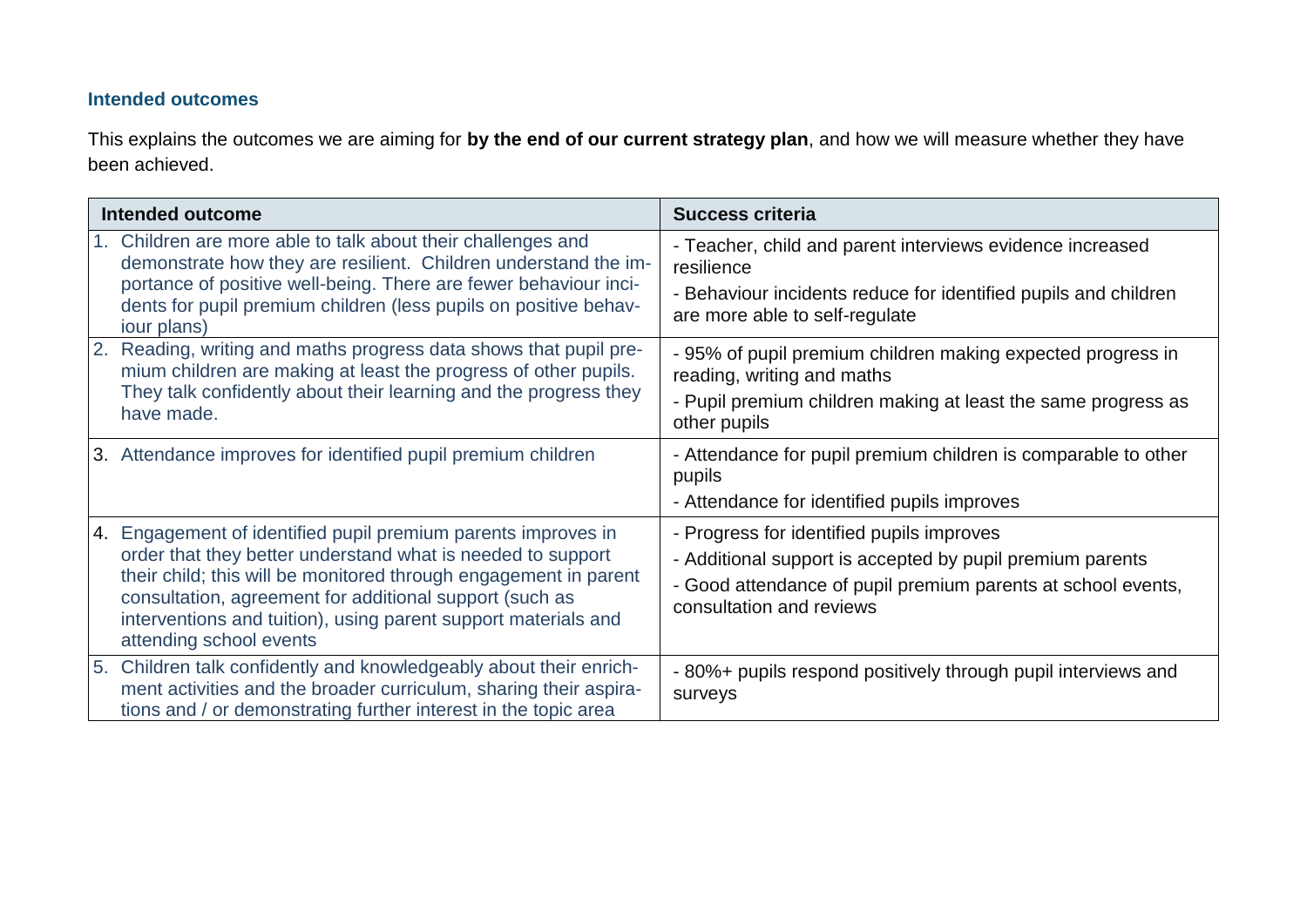## **Activity in this academic year**

This details how we intend to spend our pupil premium (and recovery premium funding) **this academic year** to address the challenges listed above.

## **Teaching (for example, CPD, recruitment and retention)**

Budgeted cost: £20,000

| <b>Activity</b>                                                                                                       | Evidence that supports this approach                    | <b>Challenge</b><br>addressed |
|-----------------------------------------------------------------------------------------------------------------------|---------------------------------------------------------|-------------------------------|
| Increased time for Quality First Teaching (cost of LSA to lead<br>learning for other pupils) & Quality First Support: | <b>EEF Toolkit:</b>                                     |                               |
|                                                                                                                       | Collaborative learning +5 months<br>$\bullet$           |                               |
|                                                                                                                       | Peer tutoring $+5$ months<br>$\bullet$                  | 2                             |
|                                                                                                                       | Feedback +8 months<br>$\bullet$                         |                               |
|                                                                                                                       | Metacognition +8 months                                 |                               |
| 'Keep Up' maths each day                                                                                              | <b>EEF Toolkit:</b>                                     |                               |
|                                                                                                                       | Mastery learning $+5$ months                            |                               |
| Focus groups Y6 maths                                                                                                 | <b>EEF Toolkit:</b>                                     |                               |
|                                                                                                                       | Small group tuition +4 months                           |                               |
| Guided reading and pre-teaching of vocab across the curricu-                                                          | <b>EEF Toolkit:</b>                                     |                               |
| lum, reading scheme and reading challenge                                                                             | Reading comprehension strategies +5 months<br>$\bullet$ |                               |
| Release time for teachers and LSAs (CPD); core and foundation<br>leaders to monitor standards and track progress      | Prior experience and best practice in school            |                               |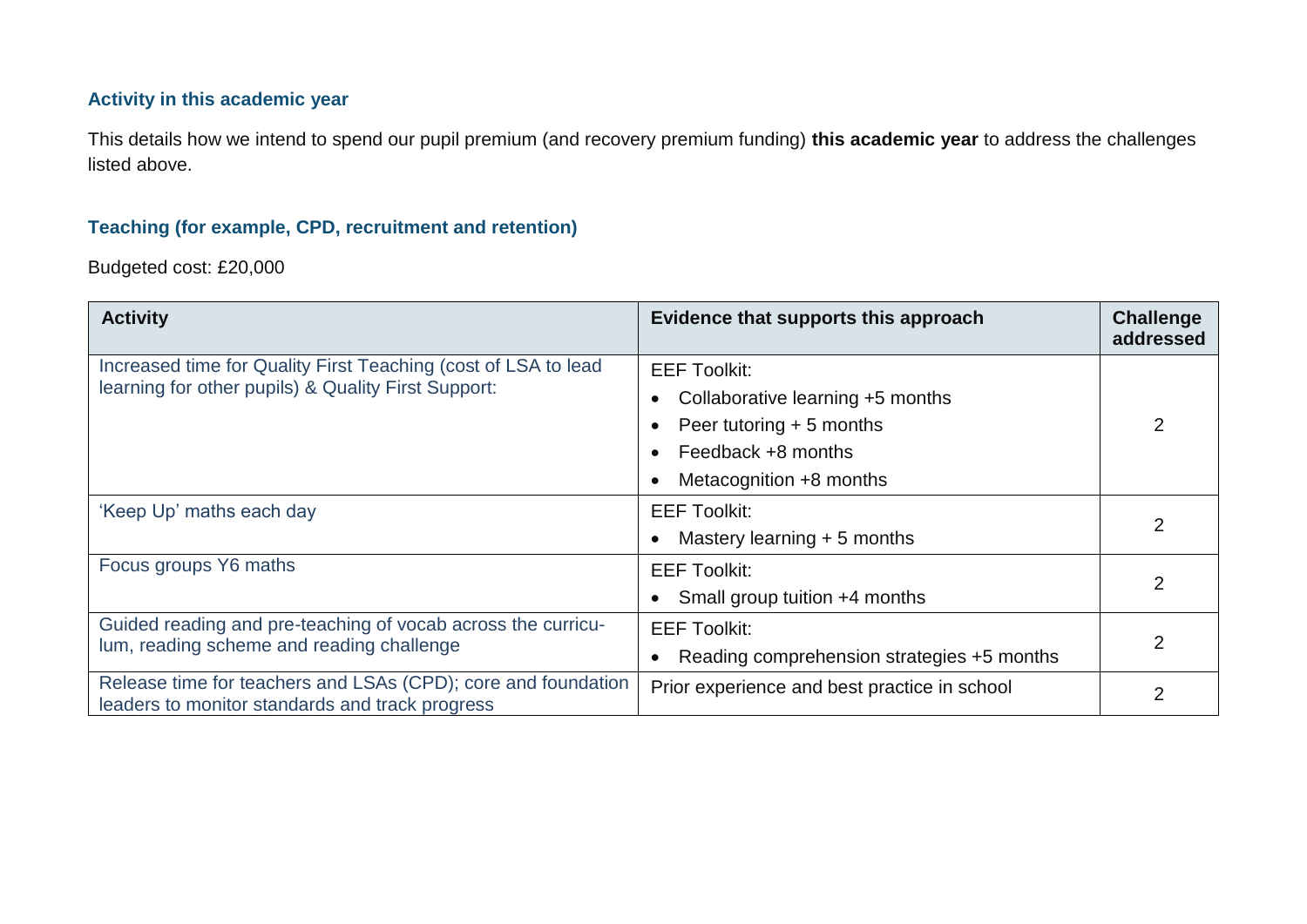## **Targeted academic support (for example, tutoring, one-to-one support structured interventions)**

Budgeted cost: £25,000

| <b>Activity</b>                                                  | Evidence that supports this approach      | <b>Challenge</b><br>addressed |
|------------------------------------------------------------------|-------------------------------------------|-------------------------------|
| Tuition partners (online tuition) & School led tuition (teachers | <b>EEF Toolkit:</b>                       |                               |
| and LSAs)                                                        | One to one tuition +5 months<br>$\bullet$ | 2, 4                          |
|                                                                  | Small group tuition +4 months             |                               |
| Phonics package and interventions                                | <b>EEF Toolkit:</b>                       |                               |
|                                                                  | Phonics +4 months<br>$\bullet$            | 2                             |
| Paired reading (within / across year groups)                     | <b>EEF Toolkit:</b>                       |                               |
|                                                                  | Peer tutoring + 5 months<br>$\bullet$     | 2                             |
| Homework club                                                    | <b>EEF Toolkit:</b>                       |                               |
|                                                                  | Homework $+2$ months<br>$\bullet$         | 1, 2, 4                       |

# **Wider strategies (for example, related to attendance, behaviour, wellbeing)**

Budgeted cost: £20,000

| <b>Activity</b>                                                        | Evidence that supports this approach               | <b>Challenge</b><br>addressed |
|------------------------------------------------------------------------|----------------------------------------------------|-------------------------------|
| Mentoring – focus on mental health, resilience and aspirations         | <b>EEF Toolkit:</b>                                |                               |
|                                                                        | Mentoring +1 month                                 |                               |
| Additional emotional support through 1:1 and small group ses-          | <b>EEF Toolkit:</b>                                |                               |
| sions                                                                  | Social & emotional learning +4 months<br>$\bullet$ |                               |
| County Attendance Team to work with school and identified par-<br>ents | <b>EEF Toolkit:</b>                                | 1, 3                          |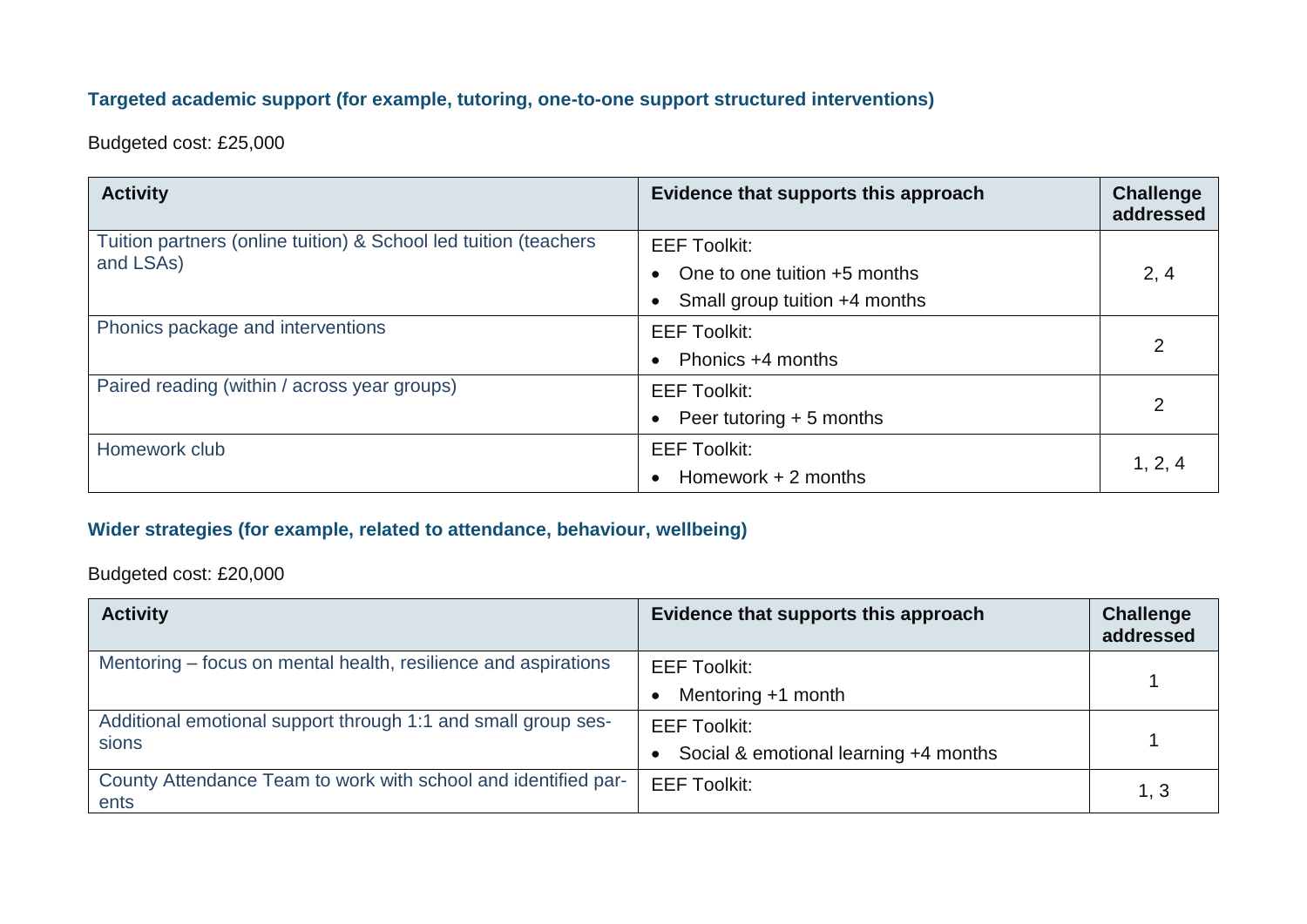|                                                                                                                                                                             | <b>So</b>                                             |            |
|-----------------------------------------------------------------------------------------------------------------------------------------------------------------------------|-------------------------------------------------------|------------|
| Use of wider curriculum and collective worship to enrich under-<br>standing                                                                                                 |                                                       | 5          |
| Financial assistance for uniform, visits, clubs, music lessons<br>and extra-curricular                                                                                      | <b>EEF Toolkit:</b><br>Extra-curricular +2 months     |            |
| Reward system for identified pupils to improve behaviour and<br>attendance                                                                                                  |                                                       | 1, 3       |
| Parent support materials shared directly with parents through<br>newsletter and the school website (to include a weekly text re-<br>minder about pre-teach vocab, homework) | <b>EEF Toolkit:</b><br>• Parent involvement +3 months |            |
| Encourage increased participation in extra-curricular activities<br>and taking on roles of responsibility                                                                   | <b>EEF Toolkit:</b><br>Extra-curricular +2 months     | 1, 3, 4, 5 |

# **Total budgeted cost: £** 65,000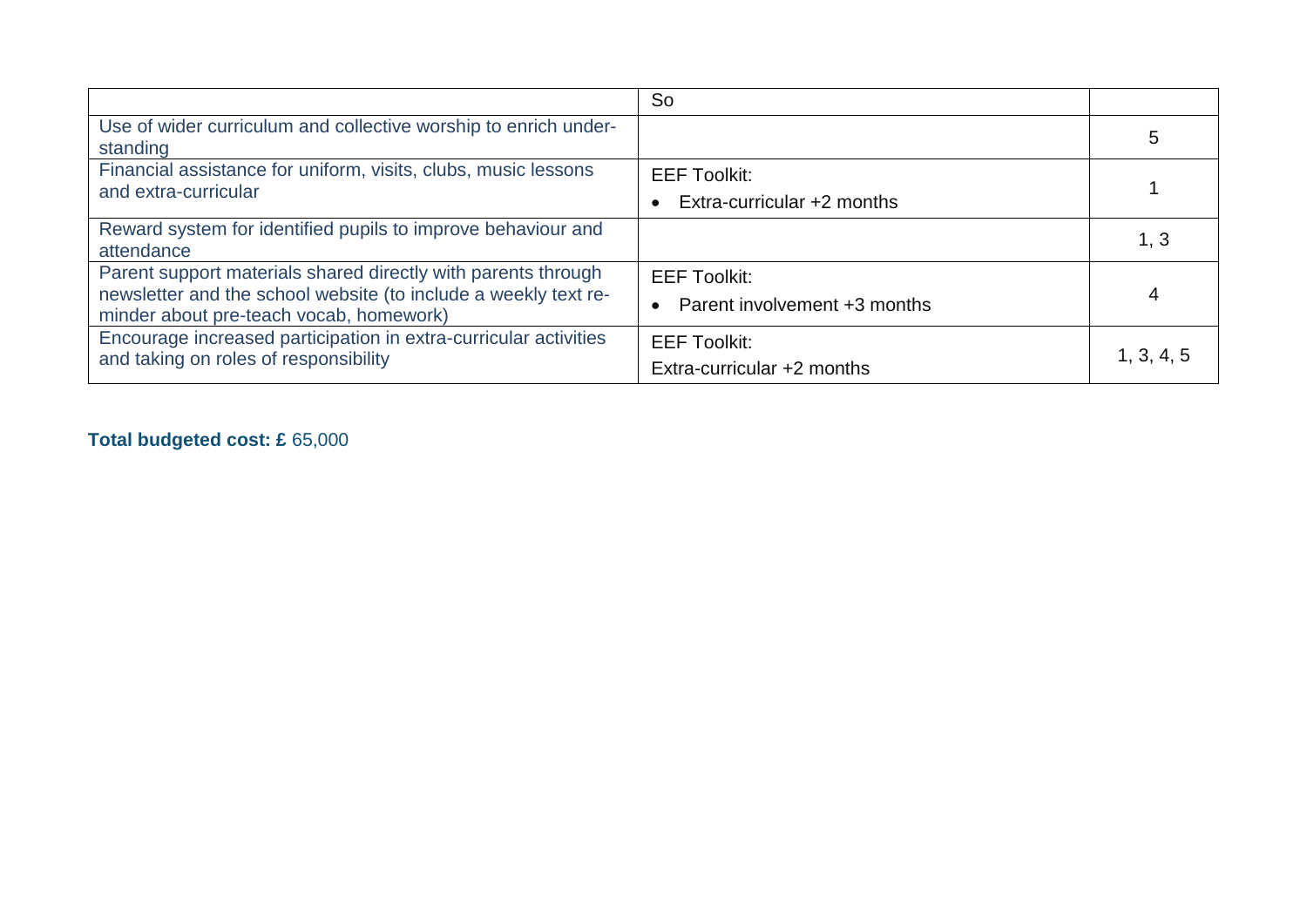#### **Part B: Review of outcomes in the previous academic year**

#### **Pupil premium strategy outcomes**

This details the impact that our pupil premium activity had on pupils in the 2020 to 2021 academic year.

Review of previous year and plan 2018-2021

- Maths mastery approach, a focus on concrete and pictorial methods and daily 'keep up' maths resulted in 95% of pupil premium making expected progress (a 22% rise from the previous year); pupil premium made better progress this year in maths than other pupils. Pupil interviews showed that children were more confident in maths due to the daily opportunity to keep up, rather than having catch up interventions, and that the use of manipulatives increased their understanding.
- Reading strategies, including a tighter focus on guided reading and use of new resources for less able readers, resulted in 79% pupil premium making expected progress (a 6% rise from the previous year); progress of pupil premium was 10% lower than all pupils (autumn 2021 data);
- Writing strategies, including a tighter focus on accuracy of grammar and precision teaching, resulted in 79% pupil premium making expected progress (4% lower than the previous year); progress of pupil premium in writing was 11% lower than that of all pupils (autumn 2021 data)
- Attendance for pupil premium has increased by 4% since autumn 2020 and is now 2% below that of all pupils (whole school attendance 97%)
- Young carers have been supported through engagement of external agencies, education or all children in school about the role and responsibilities of young carers and provision of extra-curricular activities for young carers.